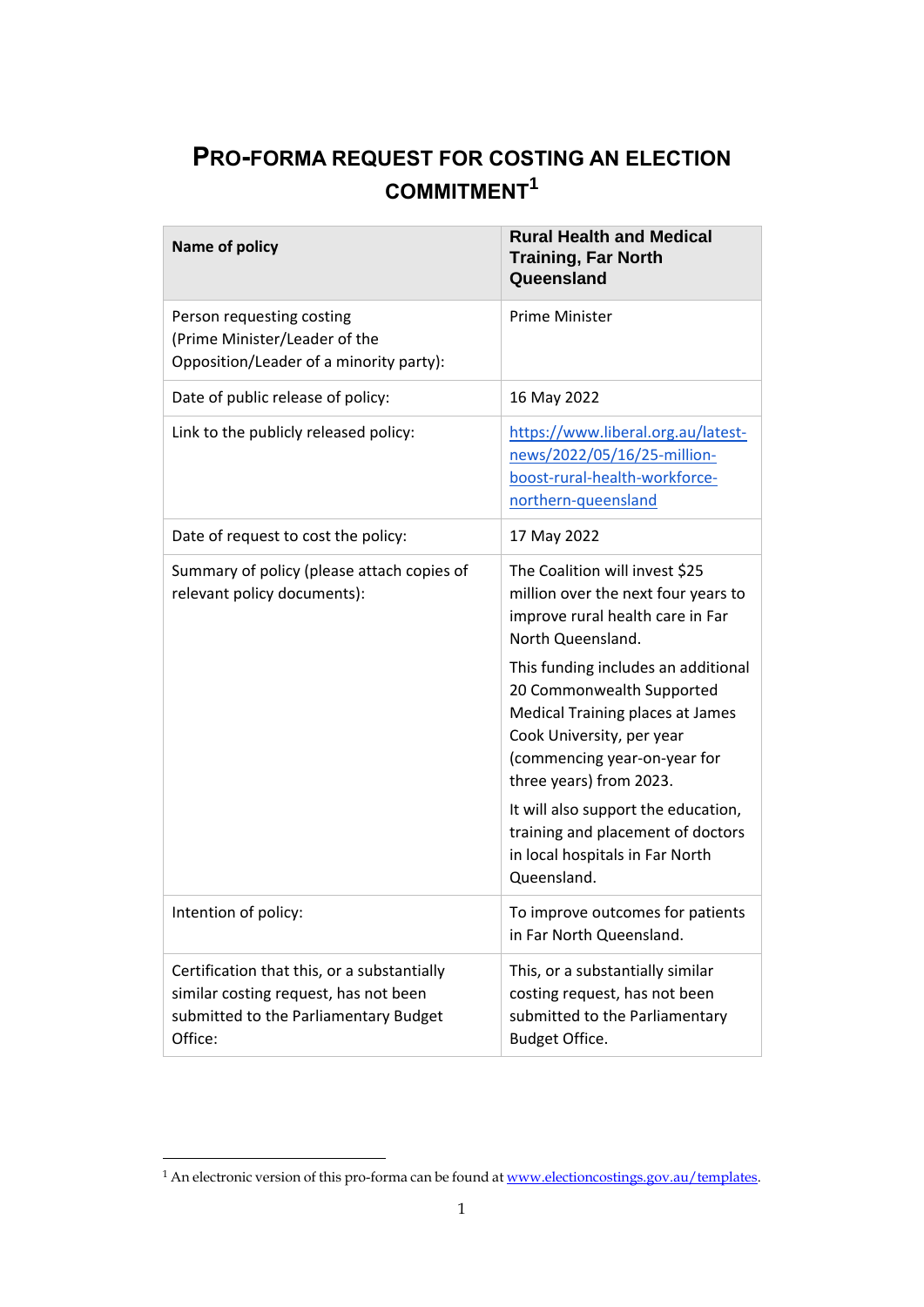**Description of policy** *(note: where the request to cost a proposal differs from the announced policy, the costing will be on the basis of information provided in the costing request)*

## **What are the key assumptions that have been made in the policy including:**

| Is the policy part of a package?<br>If yes, list and outline components and<br>interactions with proposed or existing<br>policies.                            | No.                                                                                              |  |
|---------------------------------------------------------------------------------------------------------------------------------------------------------------|--------------------------------------------------------------------------------------------------|--|
| Where relevant, is funding for the policy to be<br>demand driven or a capped amount?                                                                          | Capped.                                                                                          |  |
| Will third parties (for instance the<br>States/Territories) have a role in funding or<br>delivering the policy?                                               | Yes, this proposal will be delivered<br>by James Cook University and<br>Primary Health Networks. |  |
| If yes, is the Australian Government<br>contribution capped, with additional costs<br>to be met by third parties, or is another<br>funding formula envisaged? |                                                                                                  |  |
| Are there associated savings, offsets or<br>expenses?                                                                                                         | No.                                                                                              |  |
| If yes, please provide details.                                                                                                                               |                                                                                                  |  |
| <b>Description of policy</b> (note: where the request to cost a proposal differs from the                                                                     |                                                                                                  |  |

**Description of policy** *(note: where the request to cost a proposal differs from the announced policy, the costing will be on the basis of information provided in the costing request)* 

## **What are the key assumptions that have been made in the policy including:**

## *(continued)*

| Does the policy relate to a previous budget<br>measure?<br>If yes, which measure?                                                                                                 | No.             |
|-----------------------------------------------------------------------------------------------------------------------------------------------------------------------------------|-----------------|
| If the proposal would change an existing<br>measure, are savings expected from the<br>departmental costs of implementing the<br>program? Will funding/cost require<br>indexation? | Not applicable. |
| If yes, list factors used.                                                                                                                                                        |                 |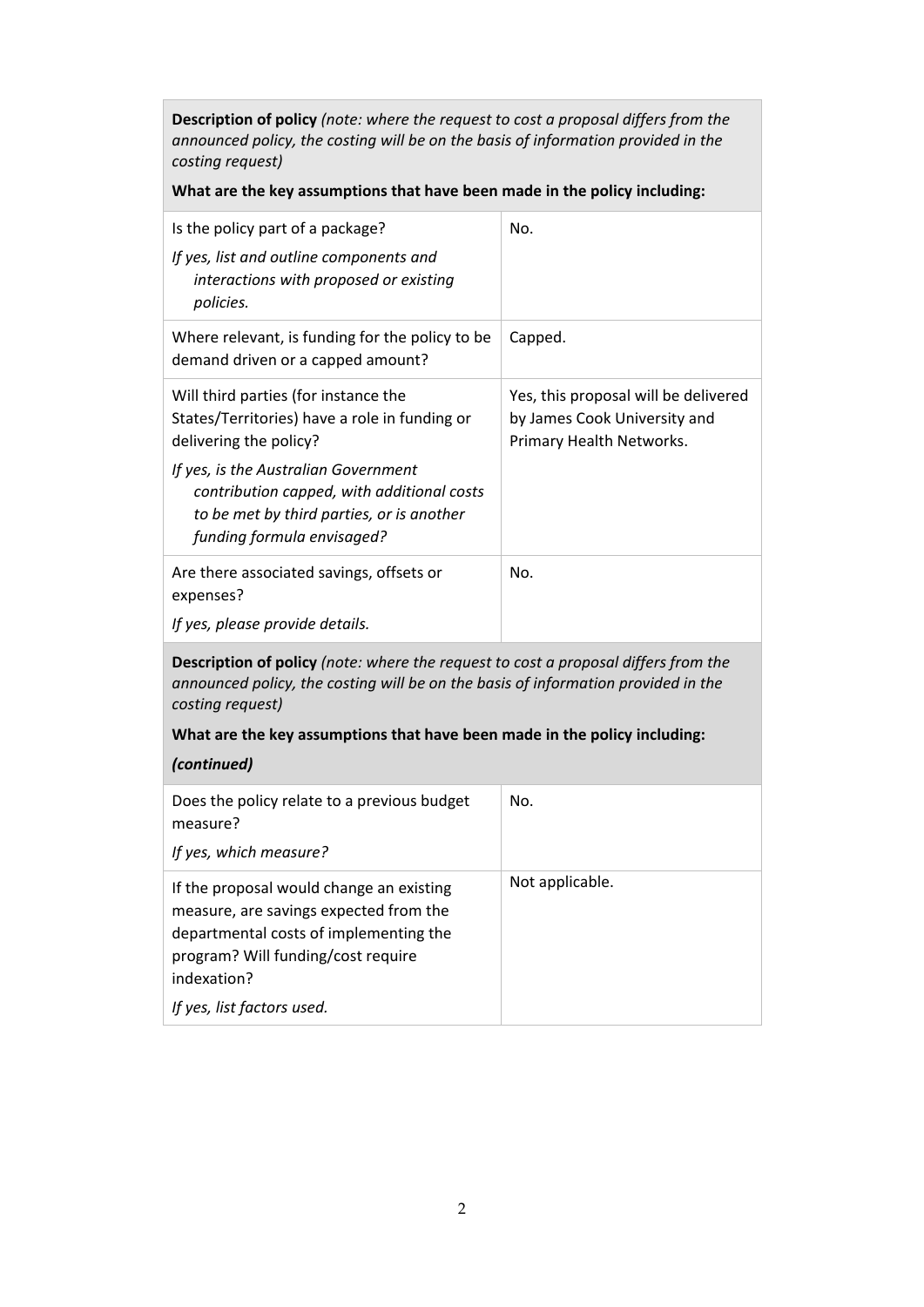| What are the estimated costs each year? Are<br>these provided on a cash or fiscal basis?                                                                                             | 2022-23 \$3.4 million                                                                                                                  |
|--------------------------------------------------------------------------------------------------------------------------------------------------------------------------------------|----------------------------------------------------------------------------------------------------------------------------------------|
|                                                                                                                                                                                      | 2023-24 \$6.3 million                                                                                                                  |
|                                                                                                                                                                                      | 2024-25 \$7.1 million                                                                                                                  |
|                                                                                                                                                                                      | 2025-26 \$8.2 million.                                                                                                                 |
|                                                                                                                                                                                      | Cash basis.                                                                                                                            |
| Are the revenue and/or expense costs likely<br>to be significantly different beyond the<br>forward estimates period?<br>If yes, why?                                                 | No                                                                                                                                     |
| What assumptions have been made in<br>deriving the expected financial impact in the<br>party costing (please provide information on<br>the data sources used to develop the policy)? | Not applicable.                                                                                                                        |
| Has the policy been costed by a third party?                                                                                                                                         | No.                                                                                                                                    |
| If yes, can you provide a copy of this costing<br>and its assumptions?                                                                                                               |                                                                                                                                        |
| What is the expected community impact of<br>the policy?                                                                                                                              | To improve outcomes for patients<br>in Far North Queensland.                                                                           |
| How many people or businesses will be<br>affected by the policy?                                                                                                                     |                                                                                                                                        |
| What is the likely take up?                                                                                                                                                          |                                                                                                                                        |
| What is the basis for these impact<br>assessments/assumptions?                                                                                                                       |                                                                                                                                        |
| Note: it will be up to the professional judgment of the relevant Secretary as to<br>whether these assumptions are adopted in a Treasury or Finance costing of the<br>policy.         |                                                                                                                                        |
| <b>Administration of policy</b>                                                                                                                                                      |                                                                                                                                        |
| Who will administer the policy (for example,<br>Australian Government entity, the States,<br>non-government organisation, etc.)?                                                     | Department of Health and<br>Department of Education, Skills<br>and Employment.                                                         |
| Should departmental expenses associated<br>with this policy be included in this costing?                                                                                             | No, the Department of Health and<br>Department of Education, Skills<br>and Employment are expected to<br>absorb departmental expenses. |
| If no, will the Australian Government Entity be<br>expected to absorb expenses associated<br>with this policy?                                                                       |                                                                                                                                        |
| If yes, please specify the key assumptions,<br>including whether departmental costs are<br>expected with respect to program<br>management (by policy agencies) and                   |                                                                                                                                        |